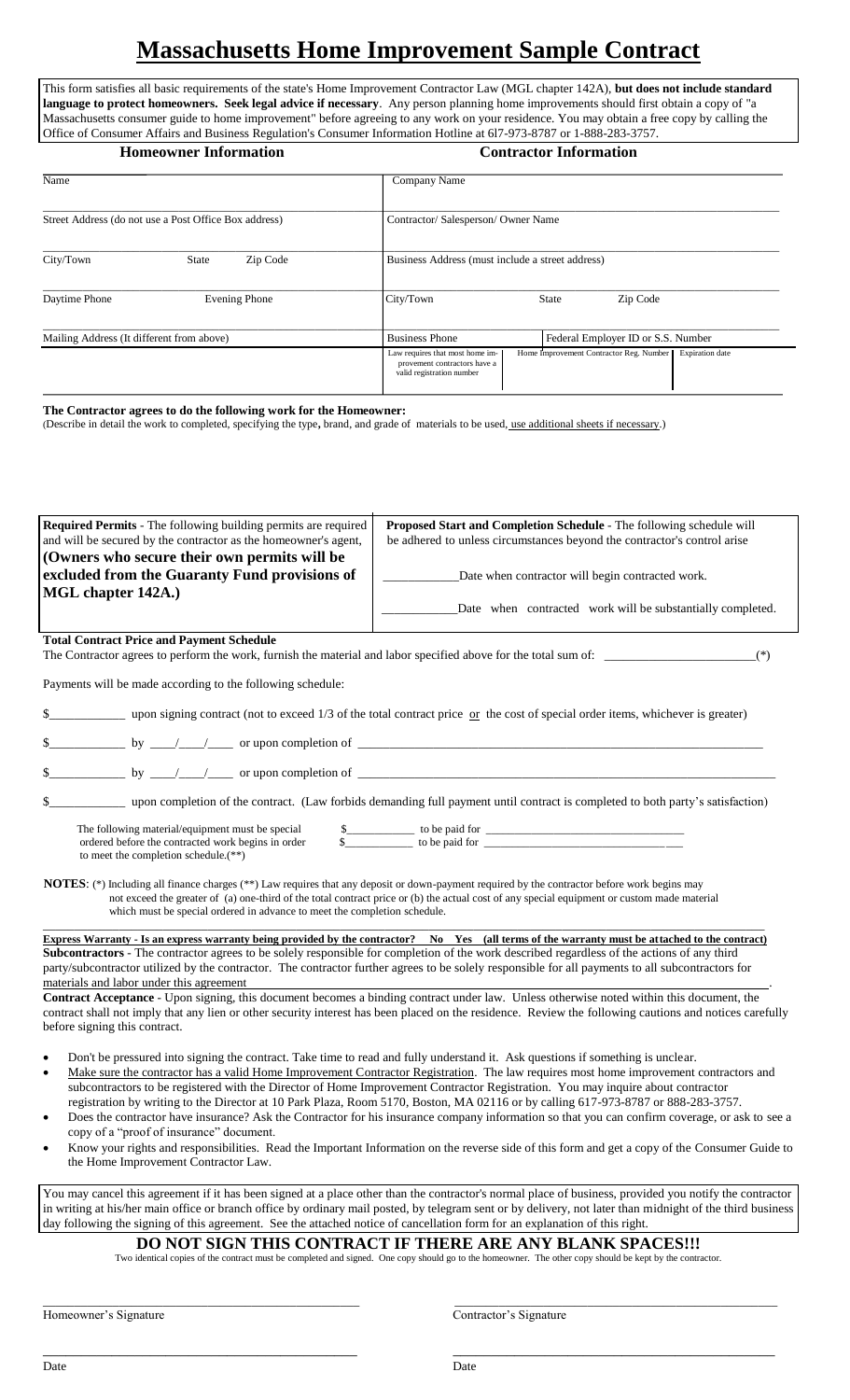## **Contractor Arbitration**

The Home Improvement Contractor Law provides homeowners with the right to initiate an arbitration action (as an alternative to court action) if they have a dispute with a contractor. The same right is not automatically afforded to a contractor, however. The contractor would have to resolve any dispute he/she has with a homeowner in court unless both parties agree to the **optional** clause provided below. This clause would give the contractor the same right to arbitration as is afforded to the homeowner by the Home Improvement Contractor Law.

The contractor and the homeowner hereby mutually agree in advance that in the event the contractor has a dispute concerning this contract, the contractor may submit the dispute to a private arbitration firm which has been approved by the Secretary of the Executive Office of Consumer Affairs and Business Regulation and the consumer shall be required to submit to such arbitration as provided In Massachusetts General Laws, chapter 142A.

#### \_\_\_\_\_\_\_\_\_\_\_\_\_\_\_\_\_\_\_\_\_\_\_\_\_\_\_\_\_\_\_\_\_\_\_\_\_\_ \_\_\_\_\_\_\_\_\_\_\_\_\_\_\_\_\_\_\_\_\_\_\_\_\_\_\_\_\_\_\_\_\_\_\_\_\_\_\_ Homeowner's Signature Contractor's Signature

**NOTICE**: The signatures of the parties above apply only to the agreement of the parties to alternative dispute resolution initiated by the contractor. The homeowner may initiate alternative dispute resolution even where this section is not separately signed by the parties.

#### **Homeowner's Rights**

A homeowner's rights under the Home Improvement Contractor Law (MGL chapter 142A) and other consumer protection laws (i.e. MGL chapter 93A) may not be waived in any way, even by agreement. However, homeowners may be excluded from certain rights if the contractor they choose is not properly registered as prescribed by law. Homeowners who secure their own building permits are automatically excluded from all Guaranty Fund provisions of the Home Improvement Contractor Law. The contractor is responsible for completing the work as described, in a timely and workmanlike manner. Homeowners may be entitled to other specific legal rights if the contractor guarantees or provides an express warranty for workmanship or materials. In addition to guarantees or warranties provided by the contractor, all goods sold in Massachusetts carry an implied warranty of merchantability and fitness for a particular purpose. An enumeration of other matters on which the homeowner and contractor lawfully agree may be added to the terms of the contract as long as they do not restrict a homeowner's basic consumer rights. If you have questions about your consumer/homeowner rights, contact the Consumer Information Hotline (listed below).

### **Execution of Contract**

The contract must be executed in duplicate and should not be signed until a copy of all exhibits and referenced documents have been attached. Parties are also advised not to sign the document until all blank sections have been filled in or marked as void, deleted, or not applicable. One original signed copy of the contract with attachments is to be given to the owner and the other kept by the contractor. Any modification to the original contract must be in writing and agreed to by both parties. Contracted work may not begin until both parties have received a fully executed copy of the contract, and the three day recission period has expired.

### **Accelerated Payments**

A contractor may not demand payments in advance of the dates specified on the payment schedule in cases where the homeowner deems him/herself to be financially insecure. However, in instances where a contractor deems him/herself to be financially insecure, the contractor may require that the balance of funds not yet due be placed in a joint escrow account as a prerequisite to continuing the contracted work. Withdrawal of funds from said account would require the signatures of both parties.

#### **Additional Information**

If you need additional information about the Home Improvement Contractor Law or other consumer rights, or if you wish to obtain a free copy of "A Massachusetts Consumer Guide to Home Improvement," contact:

> Consumer Information Hotline Office of Consumer Affairs and Business Regulation 501 Boylston St, Suite 5100, Boston, MA 02116 (617) 973-8787 or 1-(888) 2833757

If you want to verify the registration of a contractor or if you have questions or need additional information specifically about the contractor registration component of the Home Improvement Contractor Law, contact:

> Director of Home Improvement Contractor Registration Office of Consumer Affairs and Business Regulation 1000 Washington St, Room 710, Boston, MA 02118 617-973-8787, 888-283-3757 or visit the HIC website at<http://www.mass.gov/ocabr/>

Go online to view the status of a Home Improvement Contractor's Registration: http://db.state.ma.us/homeimprovement/licenseelist.asp

For assistance with informal mediation of disputes or to register formal complaints against a business, call:

Consumer Complaint Section Office of the Attorney General (617) 727-8400 AND/OR Better Business Bureau (508) 652-4800, (508) 755-2548, (413) 734-3114